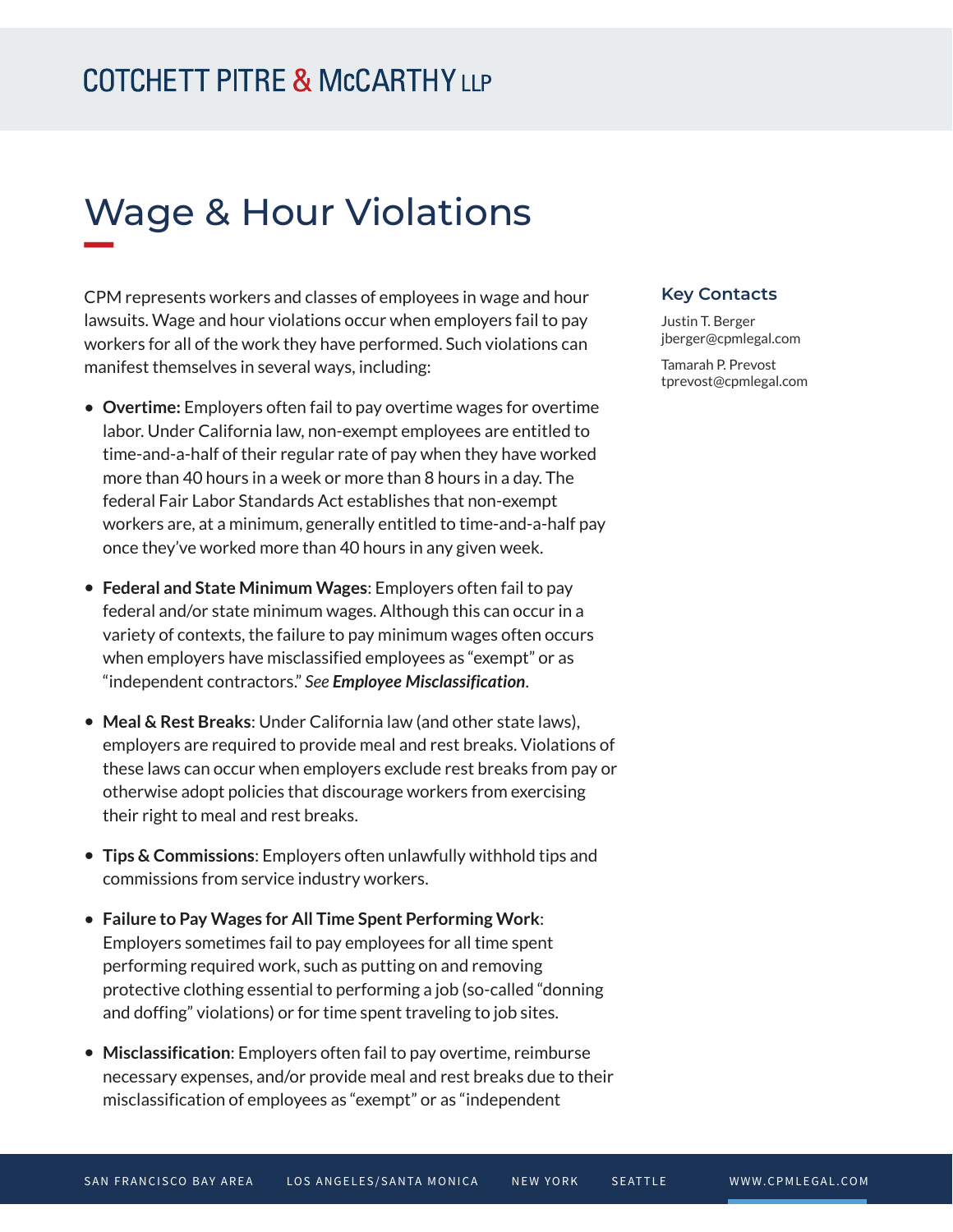# **COTCHETT PITRE & McCARTHY LLP**

WAGE & HOUR VIOLATIONS

**William Company** 

contractors." *See Misclassification*.

- **Pay Cards**: Some companies pay employee wages through the use of debit cards that have fees and other unfavorable provisions.
- **Failure to Reimburse for Business Expenses**: Employees are entitled to reimbursement of expenses for employment-related purposes.
- **Vacation Pay and Other Benefits Accrued by Hours Worked**: "Use-it-or-lose-it" accrued vacation policies can often run afoul of state law.

If you would like to discuss your potential or pending wage and hour violations case, please follow up with Justin Berger or Tamarah Prevost.

- Email Justin
- Email Tamarah
- Call Justin or Tamarah at (650) 697-6000.

# **Noteworthy Cases**

# *Fair v. Archdiocese of San Francisco*

#### **San Francisco Superior Court**

CPM was lead counsel in a class action lawsuit against the Archdiocese of San Francisco for its failure to properly provide to employees a health benefit mandated by the City of San Francisco under the Health Care Security Ordinance. CPM secured a settlement of \$2.45 million on behalf of Archdiocesan employees who were denied benefits starting as early as 2008.

# *Avery v. Integrated Healthcare Holdings, Inc.*

#### **Orange County Superior Court**

CPM was co-lead counsel in a class action lawsuit filed against the IHHI chain of hospitals in Southern California. CPM represents registered nurses and respiratory therapists who were not paid overtime wages in accordance with state law. The case was settled for \$14.5M in 2013. The court granted final approval in August 2014.